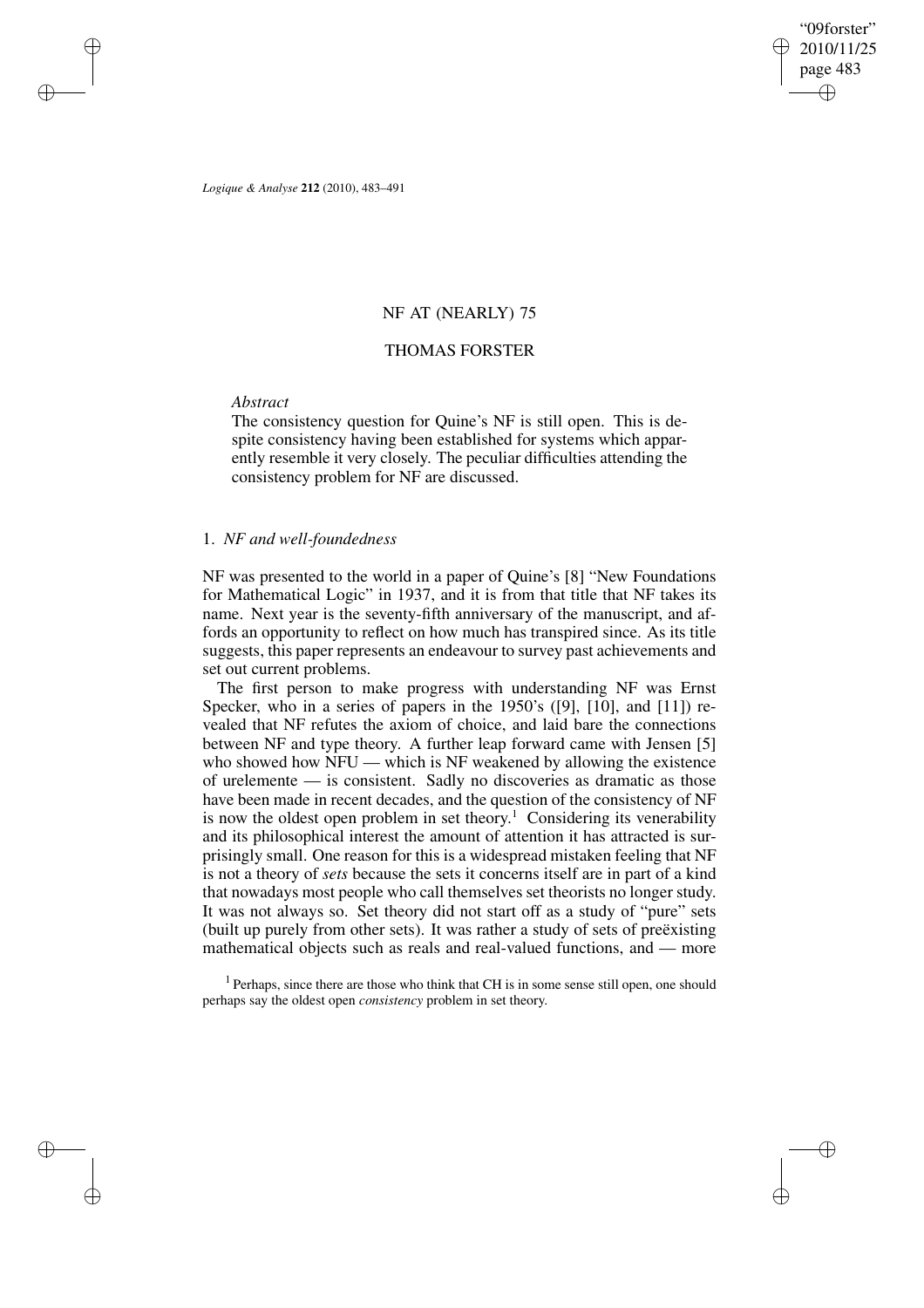✐

✐

#### 484 THOMAS FORSTER

speculatively — big sets like the universe or the set of all cardinals or the set of all ordinals.

However the focus of interest among set theorists has shifted over the years away from general sets of this kind to pure sets exclusively, and pure *wellfounded* sets at that: the cumulative hierarchy. How did this happen? The answer is that we now have *simulacra* within the cumulative hierarchy for all (or at least most) mathematical objects and we are engaged in a pretence that the simulacra *are* the things they simulate. If you want to reason about the set of all functions  $\Re \rightarrow \Re$  you can now do this while pretending that real numbers are (pure) sets of a particular kind. The feasibility of this pretence makes it possible further to believe that the sets in the cumulative hierarchy are all the sets one needs. Possibly, indeed, all the sets there are.

The world of sets described by NF is a richer and more complex one that harks back to a time when the extra structure — of sets-of-things-other-thansets, and sets that violate foundation — was embraced. In recent years set theory with antifoundation axioms has attracted a certain amount of attention, but very little of that attention has spilled over into interest in NF, certainly not enough to kick-start NF studies.

So is NF really a theory of sets? Some of the sets studied in NF are illfounded, and Barwise [1] would have us call illfounded sets *hypersets*. The idea would be that a hyperset is a different kind of thing, something a bit like a set, but distinct from it, rather in the way that multisets and lists are a bit like sets, but are distinct from them.<sup>2</sup> This is an error. Let us first establish that at the very least these illfounded-sets/hypersets exist in whatever sense wellfounded sets exist. Since the existence of Quine atoms (objects  $x = \{x\}$  and other such is consistent with the remaining axioms of ZF noone is going to claim that there can be no illfounded sets, and any inclination to believe that in mathematics existence is freedom from contradiction will tell us that Quine atoms exist in whatever sense wellfounded sets do. The scoundrel's last refuge is that they exist all right, it's just that they are a different kind of object... just as multisets, lists, streams *etc* all exist but are different kinds of object from sets.

Modern mathematics supplies us with various suites of objects: sets, lists, groups, rings, fields, vector spaces and so on. These are arbitrary objects-inextension, so that one can write "Let IF be a field of characteristic 7" and the reader knows what to expect. There will be a set, and it will have structure of a certain kind, appropriate to it being a field rather than, say, a graph. Multisets and sets are as different as fields and topological spaces are different, in that multisets have multiplicity information (which sets do not have) and

✐

✐

✐

 $2$ I don't think Barwise can have really believed this; he was far too good a mathematician. And he was a very gifted expositor: I think 'hyperset' is nothing more than an inspired piece of marketing.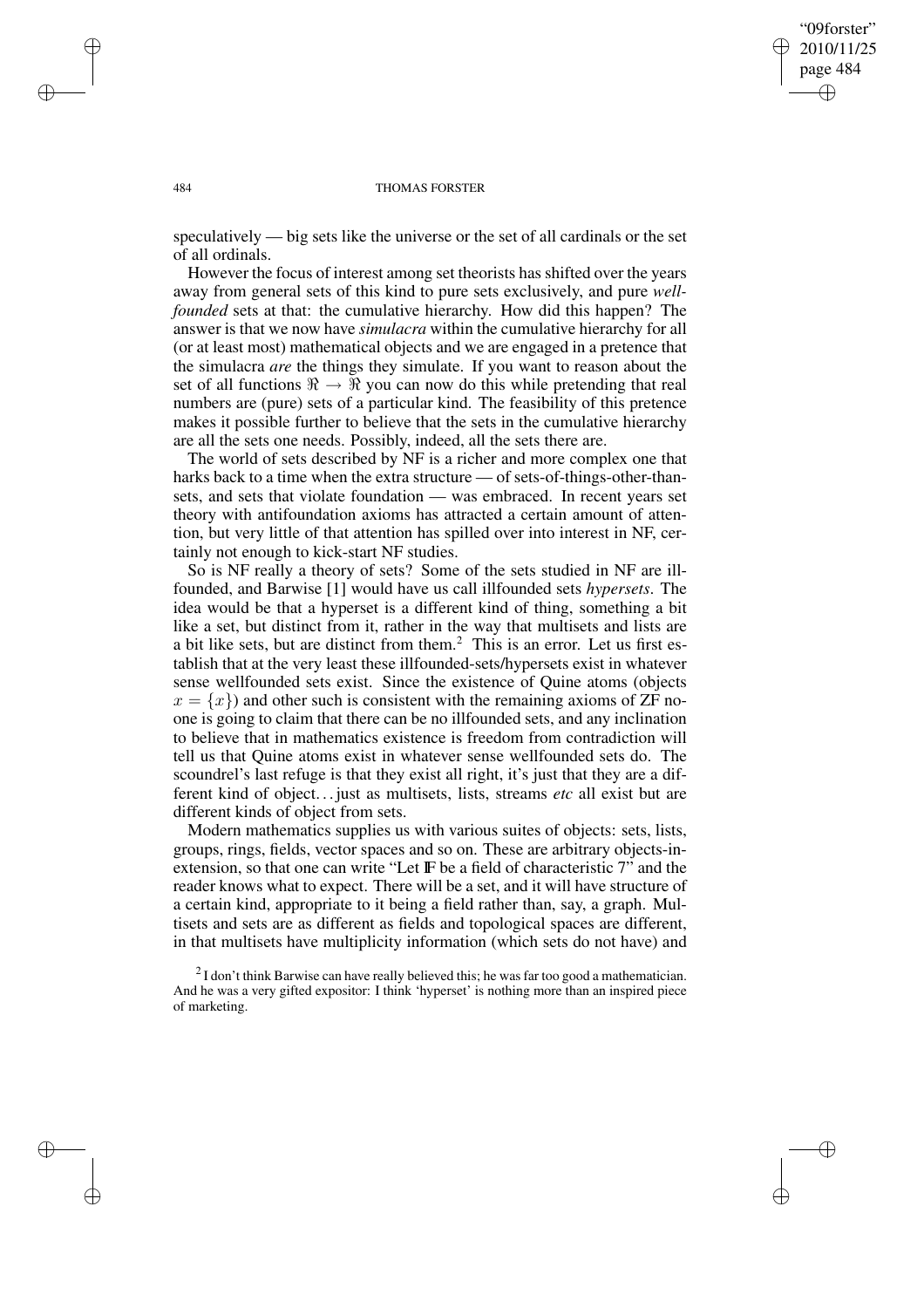"09forster" 2010/11/25 page 485 ✐ ✐

✐

✐

#### NF AT (NEARLY) 75 485

✐

✐

✐

✐

additionally multisets and lists differ from each other in that lists additionally have order information. Observe however that in this sense there is no difference between illfounded sets ("hypersets") and wellfounded sets. They have the same structure and they do the same things. All you can ask of a set is that it should tell you what its members are (not what their multiplicities are or what operations they support) and that task for the set is the same whether the set is an ordinary wellfounded set or a so-called hyperset. There is nothing operationally to distinguish them. So the set/hyperset distinction is not in the least like the set/multiset distinction. That latter distinction is a genuine type distinction, whereas the distinction between wellfounded sets and illfounded sets is much more like the difference between countable sets and uncountable sets. By all means restrict your study of sets to wellfounded sets — *de gustibus non est disputandum* after all — just don't pretend that those are all the sets there are.

So NF really is a set theory, and is a theory of all sets, not just wellfounded sets. NF has to stay its hand when it comes to the separation principle (that the intersection of a set and a class is a set) lest — since the universe is a set — all classes be sets. NF only says that a subclass of a set is a set if its defining condition is stratified. Although there is no reason to restrict the separation principle where wellfounded sets are concerned NF nevertheless does so. The effect of this is that NF has very little to say about wellfounded sets: in fact as far as we know NF doesn't even prove the existence of wellfounded sets of infinite rank. The problem with NF is that we haven't so far applied sufficient thought to the question of which axioms need to be added to NF to capture properly the conception of sets towards which it is oriented. A historical parallel might be helpful here. The first attempt to axiomatise the view of sets that we now call the cumulative hierarchy was Zermelo's axiomatisation, which is unsatisfactory in many ways. The universal view nowadays is that adding the axiom scheme of replacement was the right thing to do. It's one of those things — like the channel tunnel that we should have done years earlier. It may be that there are axioms or axiom schemes that should be added to NF which will enable us to see more clearly the picture of the world of sets that it gives us, and to work more easily in it. The currently unsatisfactory nature of NF is no more an argument against the conception of set to which it appeals than the unsatisfactory nature of the Zermelo axiomatisation of set theory was evidence that the concept of wellfounded set was unsatisfactory. One obvious scheme to add would be full separation for wellfounded sets, and possibly replacement for wellfounded sets. Pleasingly both these principles hold in Church-Oswald models, ("C-O") models ([2], [7]) to which we now turn.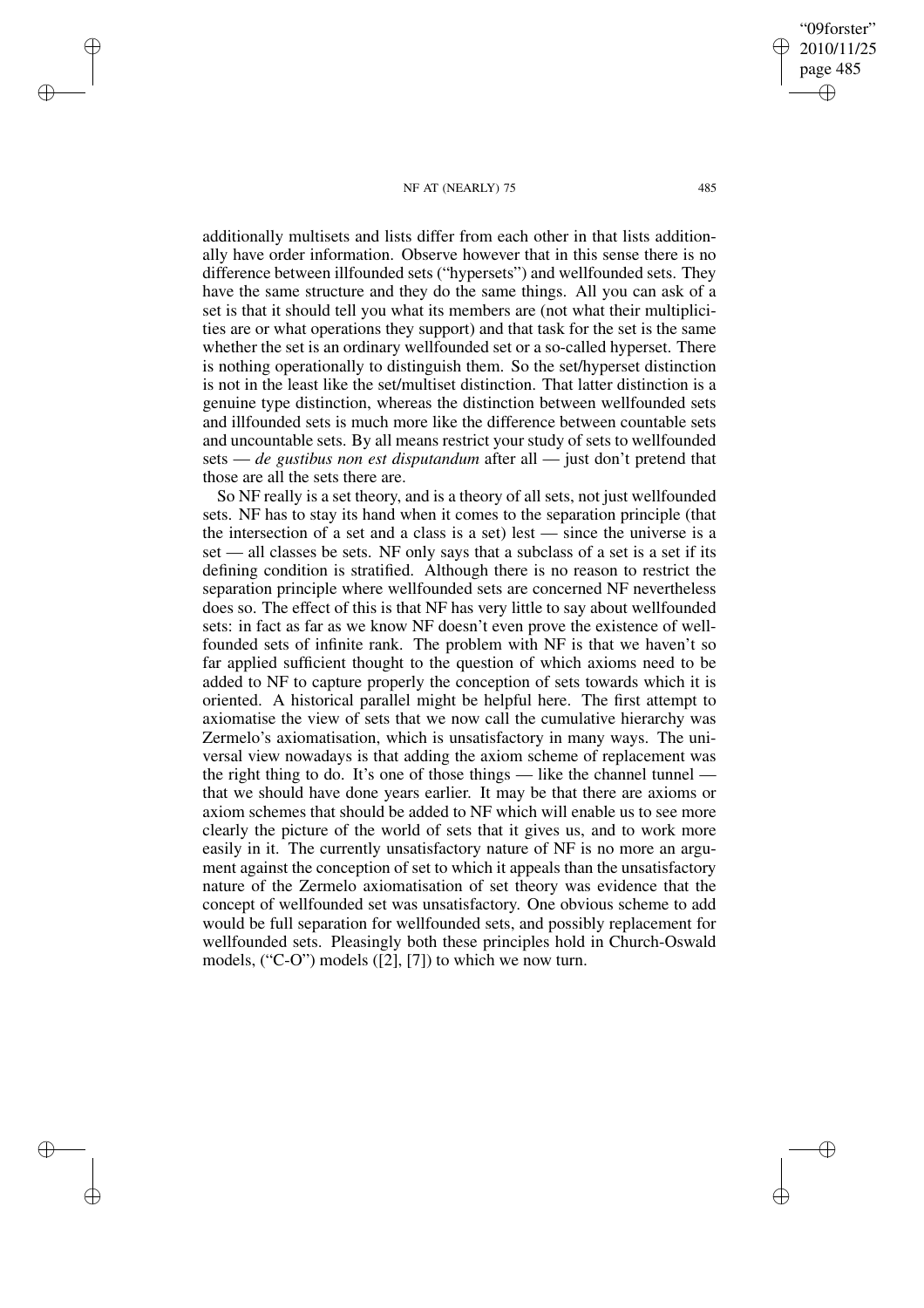"09forster" 2010/11/25 page 486 ✐ ✐

✐

✐

#### 486 THOMAS FORSTER

#### 2. *Church-Oswald models*

Church-Oswald models are structures that are made out of models of ZF-like theories, and they are models of theories that say there is a universal set.

In the Church-Oswald technique we start with a model of a theory of wellfounded sets, as it might be ZFC. In any sensible theory of this kind we can prove that there is a class function  $k : V \longleftrightarrow V \times \{0,1\}$ . We think of  $V \times \{0\}$  and  $V \times \{1\}$  as two copies of the universe, and we use  $V \times \{0\}$  as the original universe and  $V \times \{1\}$  as the collection of complements of our original sets, in the following sense. Our new model has the same elements as the old model, and the new membership relation  $\in'$  is defined by

$$
x \in' y \longleftrightarrow ((\text{snd}(k(y))) = 0 \land x \in \text{fst}(y))
$$
  

$$
\lor (\text{snd}(k(y)) = 1 \land x \notin \text{fst}(y)))
$$

Ordered pairs whose first components are 0 correspond to *low* sets: the collection of things that are members of such an ordered pair in the new sense is a set in the old sense. If the first component is 1 the set is *co-low*: the collection of things that are members of such an ordered pair in the new sense is the complement of a set in the old sense. It turns out that the wellfounded sets of the new model form a copy of the (wellfounded) model we started with. $3$  This new model thus satisfies an axiom of complementation: for every set x the collection  $V \setminus x$  of things not in x is also a set. It satisfies binary union:  $x \cup y$  is a set whenever x and y are, and every set x has a singleton  $\{x\}$ . The set theory asserting these existence principles (plus the axiom of extensionality of course) is called 'NF $_2$ '. This method is initially quite confusing, in that the new models have the same elements but those elements (which are supposed to be sets, after all) acquire novel contents. However once one gets used to it it's quite clear. Essentially what we have done is add names for complements of old sets. No new object (complement) gets created in more than one way. Can we generalise this method? Yes: here are other objects one can add names for by this method: cardinals and generalised cardinals, relational types, and Church does this. In unpublished work Flash Sheridan showed how to make the (graph of the) singleton function into a set. Emerson Mitchell, a Ph.D. student of Church's, showed in [6] how to obtain a model closed under the power set operation. The system NFO has the axioms of NF plus the existence of principal ultrafilters:  $B(x) = \{y : x \in y\}$  is a set for all x. (NFO is the subset of NF containing only those set existence axioms where  $\Phi$  is quantifier-free; the 'O' stands for

 $3$  At least if certain trivial technical conditions are met.

✐

✐

✐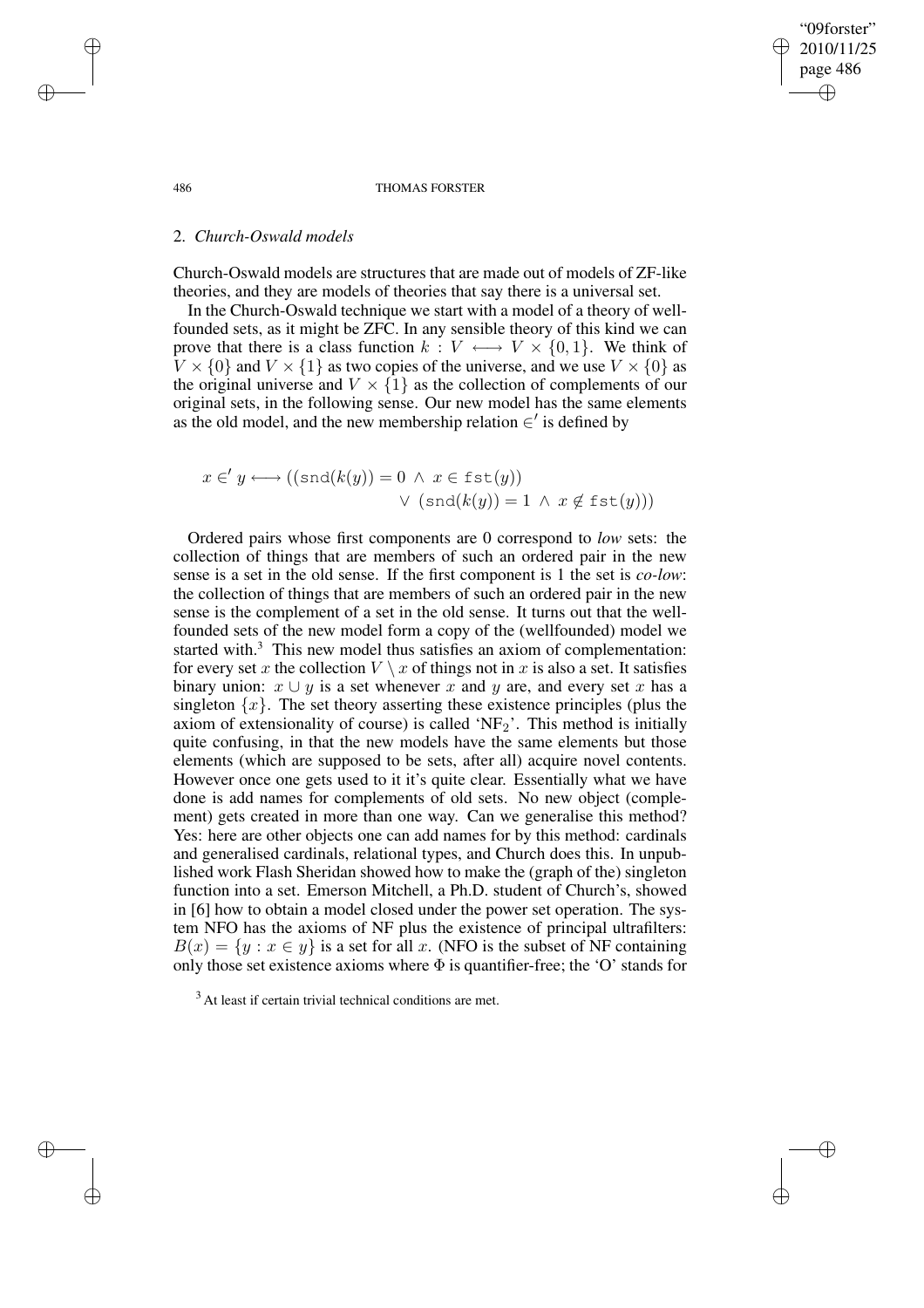NF AT (NEARLY) 75 487 'Open'. The new existence axiom  $(\forall x)(\exists y)(\forall z)(y \in z \longleftrightarrow x \in y)$  is an axiom of the form  $(\forall x)(\exists y)(\forall z)(y \in z \longleftrightarrow \Phi)$  where  $\Phi$  is quantifier-free.)

One can also consider stronger systems like  $\overline{NF}$  where  $\overline{\Phi}$  may be of the form  $(\forall w)\Psi$  where  $\Psi$  is quantifier-free. There are C-O models for NFO and NF∀ and other systems as well, but not — as yet — any C-O models for NF. More on this later. For the moment we record two *caveats*.

## *First caveat: what's new?*

✐

✐

✐

✐

The C-O model constructed from a model  $\mathfrak{M}$  of ZFC can be seen — by the jaundiced eye — as merely the original model  $\mathfrak{M}$  in disguise. The universal set, for example, is really just the empty set with a party hat on. The principal ultrafilter  $\{y : \emptyset \in y\}$  is the empty set with a different party hat on. To the jaundiced eye the talk of large sets — the universal set and so on can therefore be dismissed as mere syntactic sugar for talk about ordinary customary wellfounded sets.

# *Second caveat: it'll never work anyway*

Worse still, if we are to run the C-O construction for a theory  $T$  then  $T$  must must have a solvable word problem. That is to say, if  $T$  says that the universe of sets is closed under certain operations on sets, then any object that can be generated in more than one way by those operations will have more than one name. If the word problem for  $T$  is decidable then we can choose one name and discard the others; if we can't — and this will be the case with any sufficiently strong subsystem of NF — there will be chaos. Emerson Mitchell ([6]) spotted this a long time ago:

". . . both the proof in Church's paper and that in this involve constructing exactly one name for each set in the new model. It is easy to construct classes of names for objects satisfying more powerful axioms [. . .] but, in general, extensionality forces one to set various names equal to each other, which makes other names have the same "members" *et cetera*. Since this kind of model is the opposite of wellfounded there is great difficulty proving that this process converges."

For example, suppose we want the new model to be closed under powerset. We have to create names for power-sets of everything under the sun. But then we find that the names we have for  $\{\emptyset\}$  and  $\mathcal{P}(\emptyset)$  turn out to name the same thing. This means that we cannot decide what members a (named) set isto have merely by looking at its name — since we do not know which name

"09forster" 2010/11/25 page 487 ✐ ✐

✐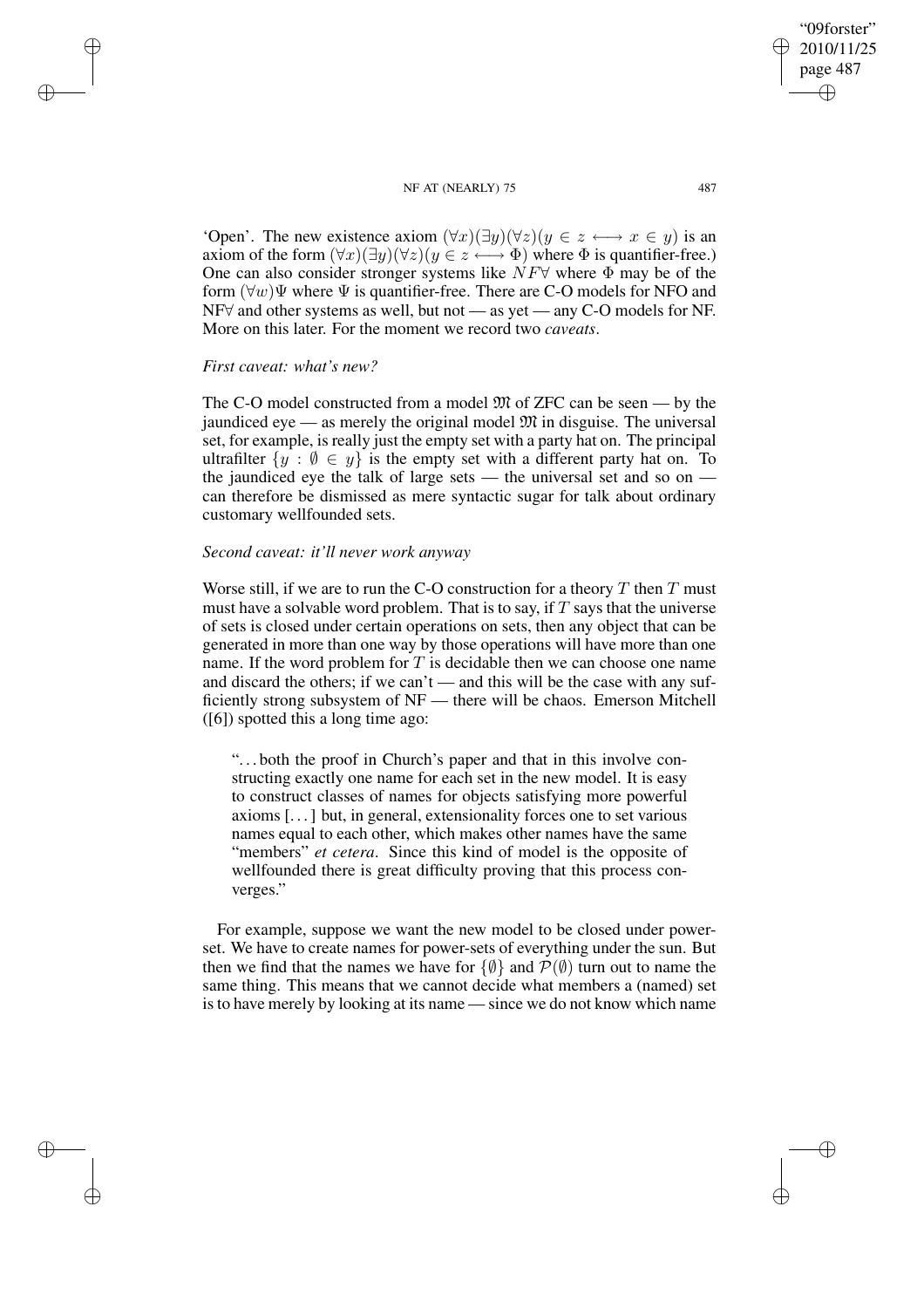"09forster" 2010/11/25 page 488 ✐ ✐

✐

✐

#### 488 THOMAS FORSTER

to use. So we have to be able to detect when things have multiple names so that we can then discard all but one of them. In the C-O model devised by Mitchell every set (not just every low set) had a power set. Observe, however, that  $\bigcup$  is left-inverse to P so if we add a  $\bigcup$  constructor then once everything has a power set everything else will acquire two names even if power sets have only one. In fact Mitchell's model is not closed under  $\bigcup$ , and this is unsatisfactory because  $\bigcup$  is such a simple operation.

If nothing ever has more than one name (as in the first generation of C-O models) then of course this problem doesn't arise. If things can have more than one name then we are still all right as long as we can decide when two names name the same thing, for then we can safely retain one single name for an object while discarding all the others — since we know which names they are. We say the theory has *solvable word problem*. The word problem occasioned by adding the power set operation turns out to be solvable, for example.

But if the word problem is unsolvable then we are stuck. Stuck not in the sense that the construction doesn't go through, but stuck in the sense that we have no control and don't know what it constructs.

# 3. *Will Church-Oswald models ever give a consistency proof for NF?*

It is looking increasingly unlikely. NF can be axiomatised by extensionality plus finitely many axioms saying that the universe of sets is closed under certain simple operations, so on the face of it it is a candidate for a C-O construction. It's true that the word problem for those operations is not obviously solvable, but some ingenuity such as that displayed by Mitchell could in principle come to the rescue. However the problem is deeper than that.

C-O constructions can be used to provide relational types (cardinals, ordinals etc) for low sets. (Church's original model had equipollence classes cardinals — for all low sets). However C-O constructions never seem to be able to deliver Church-numeral/equivalence-classes/relational types for *all* sets but only for *low* sets, whereas NF needs the set of cardinals of *all* sets and the set of ordinals of *all* wellorderings, and so on. We can add (for example) cardinals for low sets by simply having a third flag (for the cardinal, as well as a flag for the complement). In the same way it's easy enough to add ordinals for wellorderings of low sets, but NO itself (the collection of all, yes *all* ordinals) cannot be low. But adding new flags works only for low sets. In particular getting NO to be a set is a huge problem. The claims NF makes about non-small sets are simply too numerous for comfort. Specker's [9] celebrated refutation of the Axiom of Choice for NF lives entirely on the non-small sets.

✐

✐

✐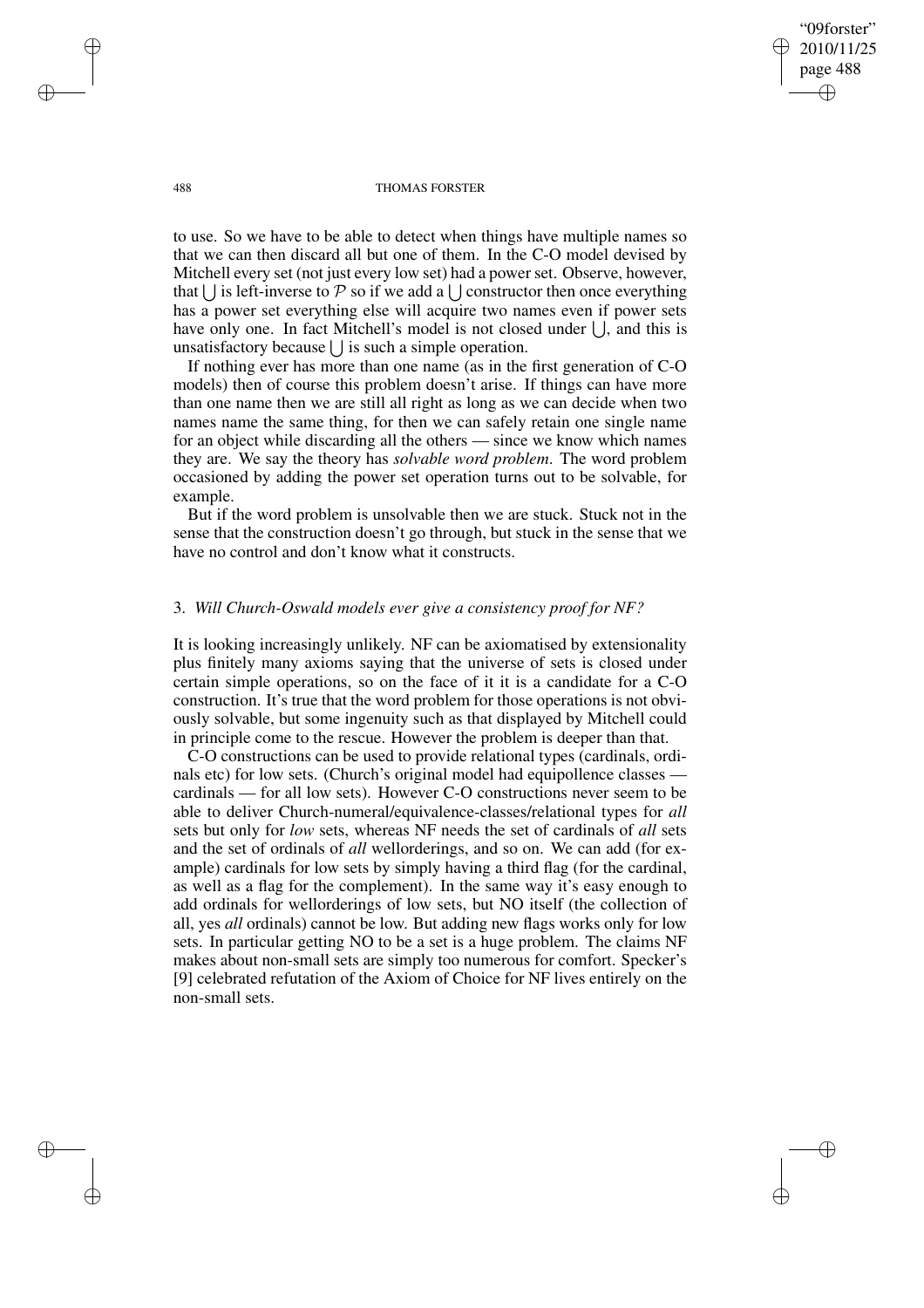#### NF AT (NEARLY) 75 489

✐

✐

✐

✐

2010/11/25 page 489 ✐ ✐

"09forster"

✐

✐

There is a further obstacle to obtaining models of NF. Observe that the C-O models of strengthened versions of  $NF<sub>2</sub>$  like those we saw above have a kind of recursive structure that is very like the recursive structure enjoyed by the cumulative hierarchy: there is a wellfounded relation that spans the whole of the universe, and everything in the universe can be seen as being defined by recursion over this relation. One might call it the *engendering relation* of the model. In the standard case (ZFC and its congenors) the engendering relation is of course  $\epsilon$  — set membership — itself. There is a temptation to think that because it is *sets* that we are trying to study then the engendering relation should be set membership, but there is actually no need for this at all. In the basic Church-Oswald model above the engendering relation  $R(x, y)$  is defined by

Either *y* is low and 
$$
x \in y
$$
, or *y* is co-low and  $x \notin y$  (R)

This relation  $R$  is wellfounded in the model described above, and many of the purposes served in the standard setting (even forcing!) by the wellfoundedness of  $\in$  are served equally well by the wellfoundedness of R instead. What is going on is that the wellfounded relation arises from  $\in$  in the original model by considering the operations used to build the words in the theory T. R clearly arises by convolving somehow the  $\in$  relation with the complement operation, the characteristic operation of  $NF<sub>2</sub>$ . If we add the operation B above ("principal ultrafilter") the relation we get is more complicated but it is still a wellfounded one.

In contrast the situation with NF is that there is no even remotely plausible candidate for a definable relation that could engender the universe: the stuff we are looking to the C-O construction to add for us has no recursive structure of the kind the C-O construction relies on.

Does this mean, as Richard Kaye has suggested, that no C-O construction will ever give a model of NF? This thought prompts some interesting reflections. There are two widely-held beliefs:

- (i) Set theory is an adequate foundation for mathematics
- (ii) Set theory is the study of the wellfounded sets.

The conjunction of these two is what one might call the *mainstream foundationalist* view. (The point is not that foundationalism is mainstream, but that this is the mainstream view among foundationalists. It's syncategorematic rather than attributive). This conjunction has the consequence that everything mathematical that can be constructed can be constructed as a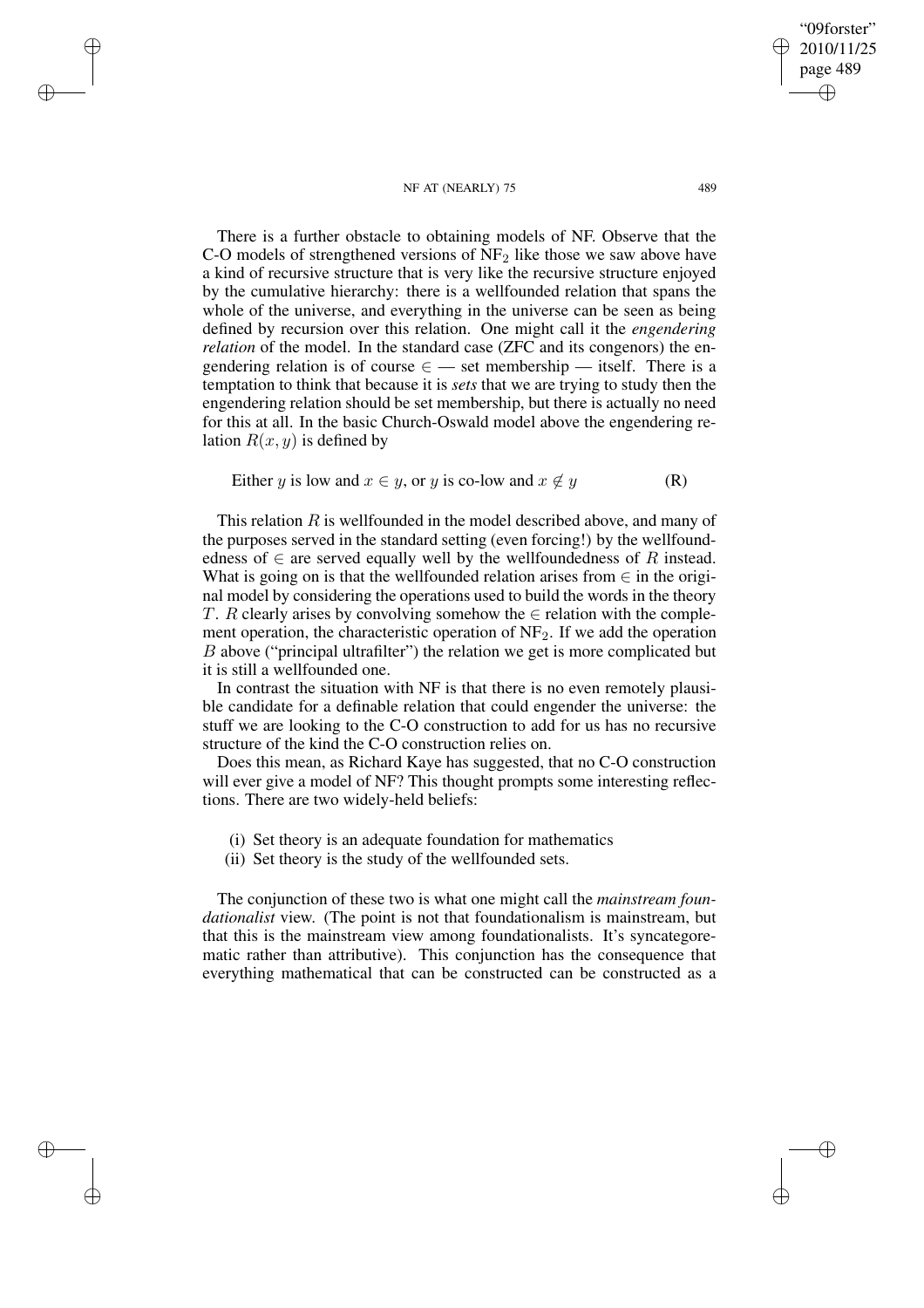✐

✐

#### 490 THOMAS FORSTER

wellfounded set by the methods used to construct wellfounded sets, namely transfinite recursion.<sup>4</sup>

So far so good. Suppose now that NF is consistent. (It might be, for all we know). Suppose also that the mainstream foundationalists are right. What could a construction of a model for NF conceivably look like if they are? It would have to be a transfinite construction of some kind, executed inside the cumulative hierarchy, along the lines of the construction in [3] only much more sophisticated. But such an engine can be nothing but a C-O construction. So if Kaye is correct in his hunch that there is no C-O model of NF then there can be no model of NF at all.

## 4. *Conclusion*

In this brief essay I have concentrated mainly on the consistency question for NF, and have said nothing about how the axioms of NF can be motivated. An explanation of the roots of stratification — and an explanation of why it is not a mere *ad hoc* syntactic trick — requires much a more extended treatment. An extended treatment can be given, too, of NFU, since this is known to be consistent. The relation between models of NFU and nonstandard models of fragments of ZF is a fascinating area which is not sufficiently widely appreciated. Sadly that, too, is too technical for a treatment here.

> Department of Pure Mathematics and Mathematical Statistics Centre for Mathematical Sciences Wilberforce Road Cambridge CB3 0WB United Kingdom E-mail: T.Forster@dpmms.cam.ac.uk

### **REFERENCES**

[1] Jon Barwise and Laurence Moss. *Vicious Circles*. Cambridge University Press. 1996. ISBN.1-57586-009-0 (paper) 1-57586-008-2 (pbk) 202 pp.

<sup>4</sup> Note that this position does not deny the existence of illfounded sets or other objects of similar flavour such as are to be found in [1]. After all, the C-O constructions give us sets like the universal set and equivalence classes of low sets under equipollence. But in these cases there is the wellfounded engendering relation lurking in the background that is doing all the work.

✐

✐

✐